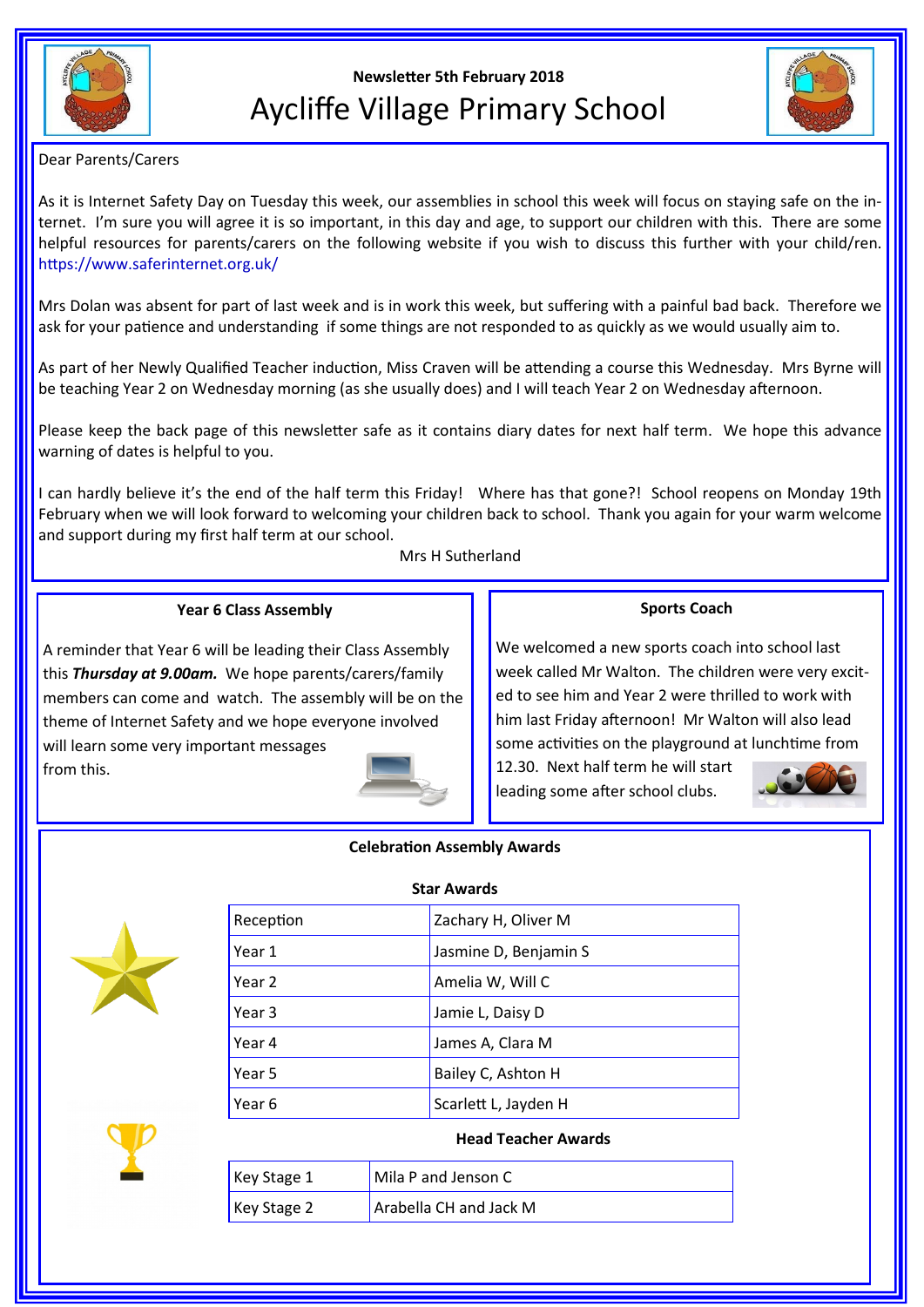#### **Update about Mahogany Opera**

After a lot of disappointment earlier last week about a lack of tickets, we were thrilled when more were released on Friday! I hope many of you got tickets by being on the cancellation list at the Gala Theatre or responded promptly to the text message Mrs Brown sent to parents on Friday evening and managed to buy all tickets you wanted. I also have two additional tickets if anyone needs any so please contact the school office if you would like these. As many family members were initially unable to get tickets, we were going to arrange a performance of the opera in school. However, this might not be needed now. I will check with your children whether everyone has someone coming to watch them before we make a final decision on this. Please check future newsletters and/or text messages for an update on this.

# *A reminder that children will need a packed lunch (if your child normally has a school lunch this will be provided by Taylor Shaw) and packed tea tomorrow and need to come to school wearing their performance clothes.*

The children were very excited that a local radio station (Aycliffe Radio) was in school today to record the children's last rehearsal at school! We invited them in to share this special occasion with the local community. We are waiting for the radio station to confirm when this will be broadcast. They think it will be next Monday evening but were unable to confirm this when we asked them today. We will let you know (via text) the date and time of this so you can tune in!

Last night, we received information from organisers of the event explaining how children should be collected at the end of the performance. *Each school will be given a collection point in the foyer of the Gala Theatre and parents/carers are*  asked to collect their children from these areas and NOT to collect them from the auditorium. Obviously it will be extremely busy so it will be easier if one adult from your party comes to collect your child and other adults in the party wait outside the theatre in the Millennium Square. As an additional safeguarding measure, Mrs Brown will have a list of Year 5 children and will tick names off the list when they are collected, *therefore we ask you to make sure you have let Mrs Brown know when you have collected your child (and any other children you are due to collect)* I look forward to seeing you there and hope you enjoy the performance!

### **Attendance for last week**

## **Our minimum target is 96%**

| Reception | 97.1 |
|-----------|------|
| Year 1    | 98.9 |
| Year 2    | 99.2 |
| Year 3    | 83.2 |
| Year 4    | 98.2 |
| Year 5    | 94.8 |
| Year 6    | 100  |

Well done to Years Reception, 1 2, 4 and 6 who have all achieved attendance above our minimum target level. Special "Well done" to Year 6 for 100% attendance that was the best out of the entire school!

# **Update about Ford Castle Residential**

Following a discussion at the meeting we held last week, I said I would contact Ford Castle to find out the ages of children from other schools who will be attending at the same time as our children. I can confirm that two other schools will be there at the same time and their age ranges are 8 to 9 years for one school and 9 to 10 years for another.

A reminder that we need confirmation if your child would like to attend by *Friday 9th February* so we can confirm numbers with Ford Castle. I will ask Mrs Dolan to add the letter with the reply slip to the 'School Events' section on the home page of our school website for any family who need another copy.

# **Easter Shoe Box Appeal**

A reminder that shoe boxes should be brought into school *on Thursday* this week for collection on *Friday 9th February*. Details of content for these are in our newsletter dated 22nd January so please check here if you wish to see more detail (this is available on our school website or school APP)

# **PTA Disco**

A reminder that there is a PTA meeting on Wednesday this week from 6.00—7.00. Please attend if you can to support the school. Also please return your forms about helping at Film Club if you are able to as we are still short of volunteers. Booking forms for children wishing to attend Film Club will be sent home this week so please look out for these.

A reminder that the school disco takes place this Thursday from 6.00—7.30pm. Entry is £2.00 (includes unlimited drinks) Other refreshments and activities include hot dogs, sweets and glitter tattoos. Children in Reception, Year 1 and Year 2 must be accompanied by an adult.